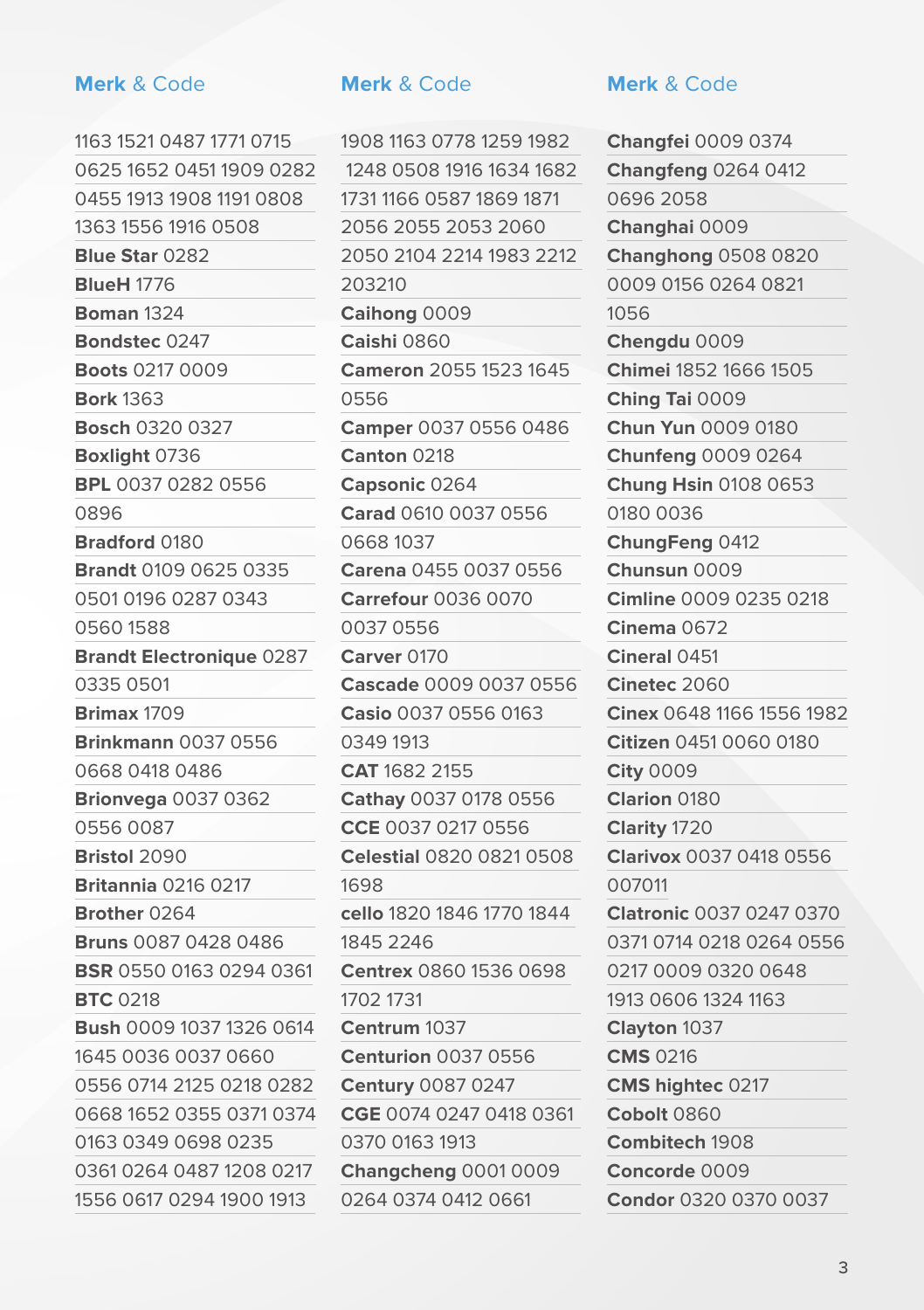**Daewoo** 0634 0661 1849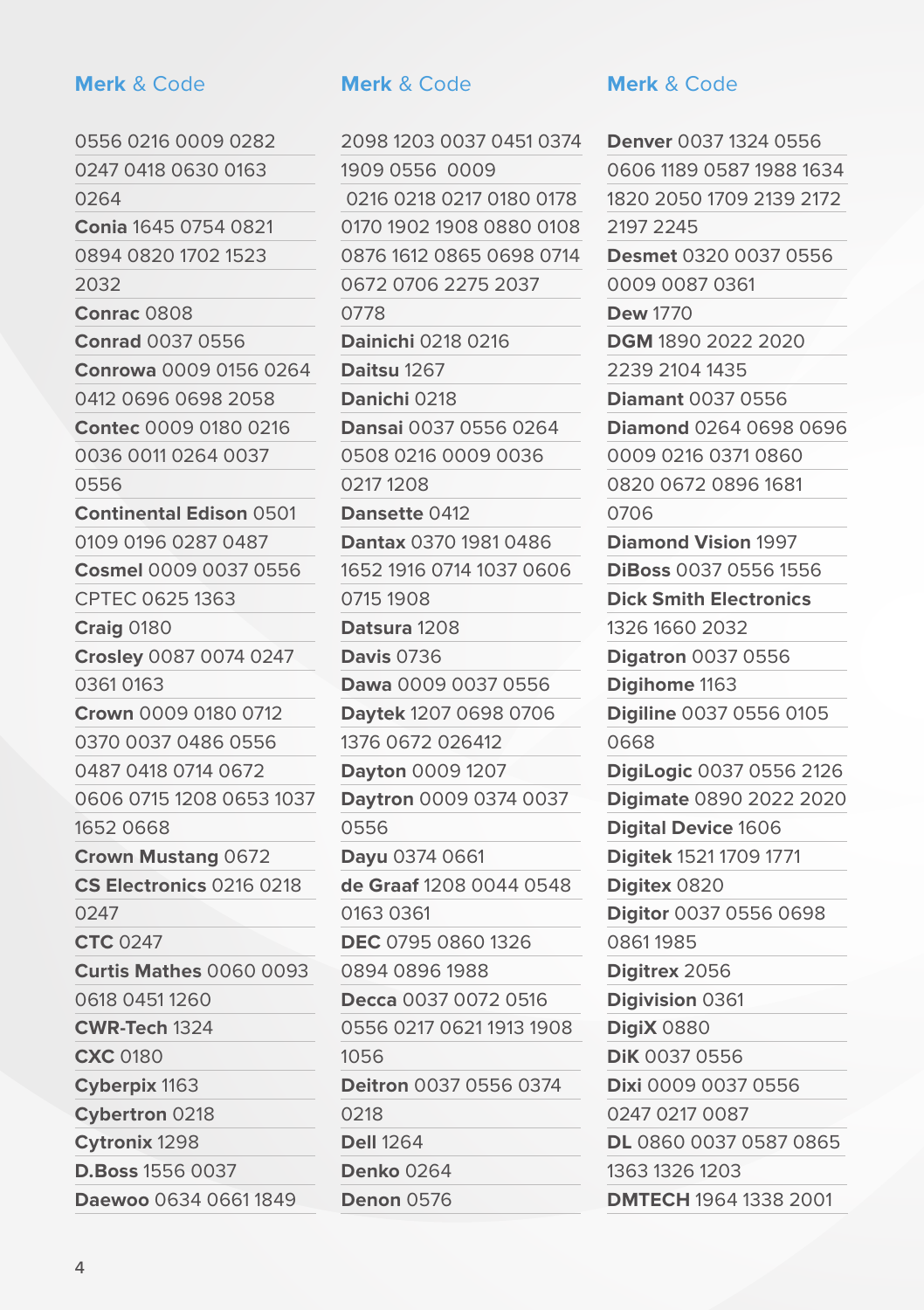## **Merk** & Code **Merk** & Code **Merk** & Code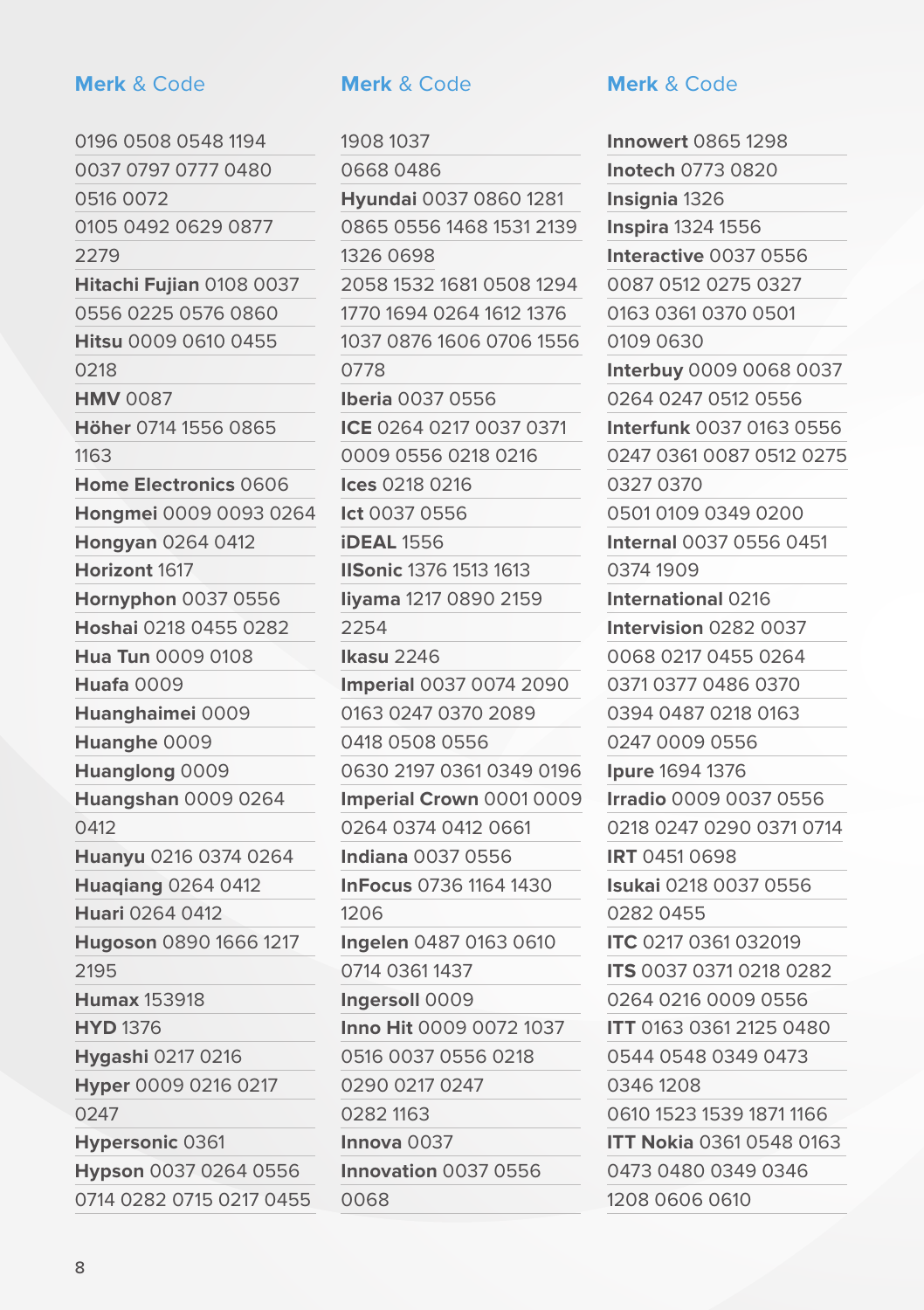**Kaige** 0009 0264 0412 **Kaisui** 0009 0218 0282 0216 0217 0037 0556

**Kambrook** 0377 0264

**Kangli** 0001 0009 0264

**Kangyi** 0009 0264 0412

0455

**Kamp** 0216 **Kanghua** 0896

0374 0661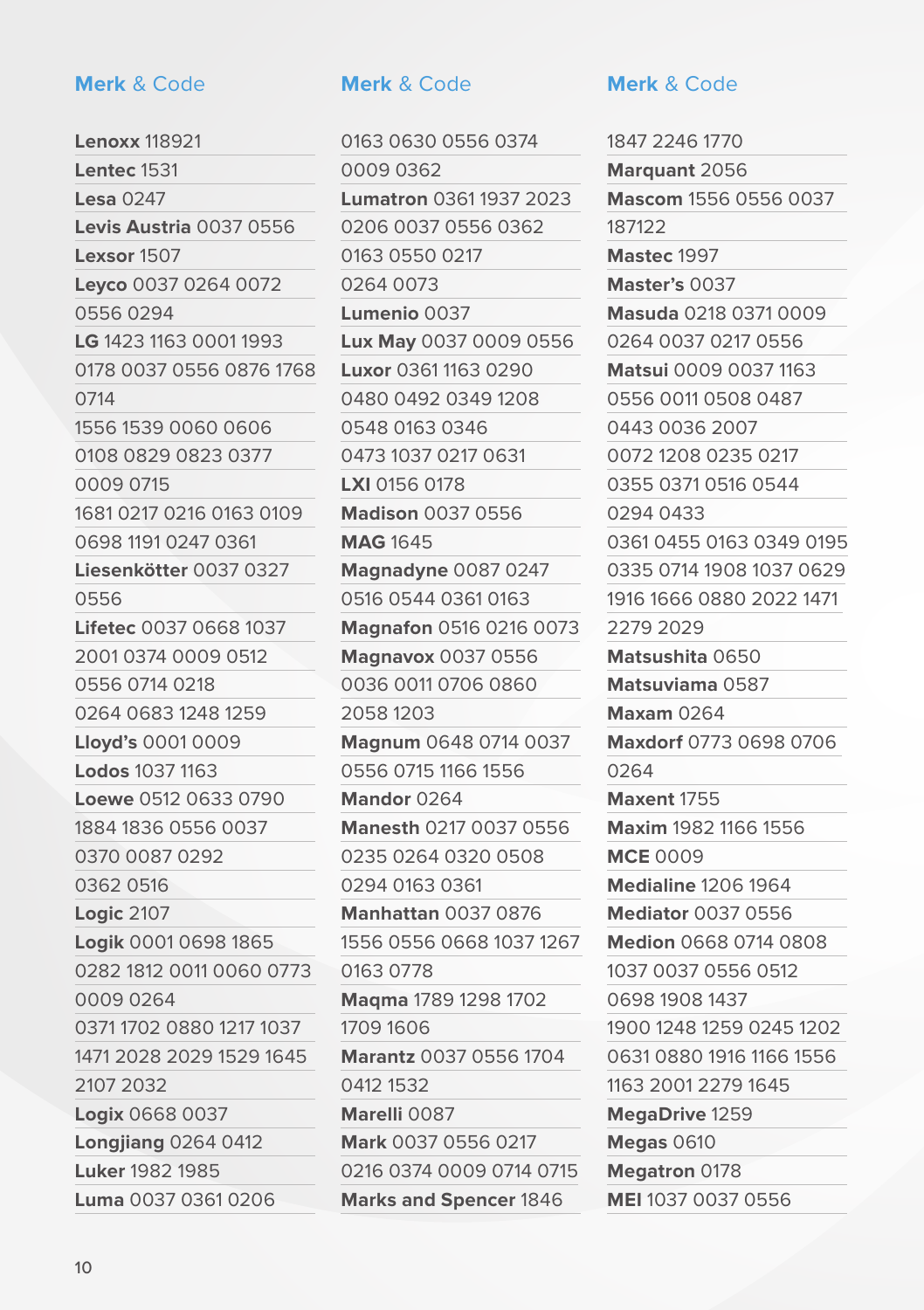# **Minato** 0037 0556 **Minerva** 0070 1248 0487

0535 0195 0516 0108 **Ministry** of Sound 1163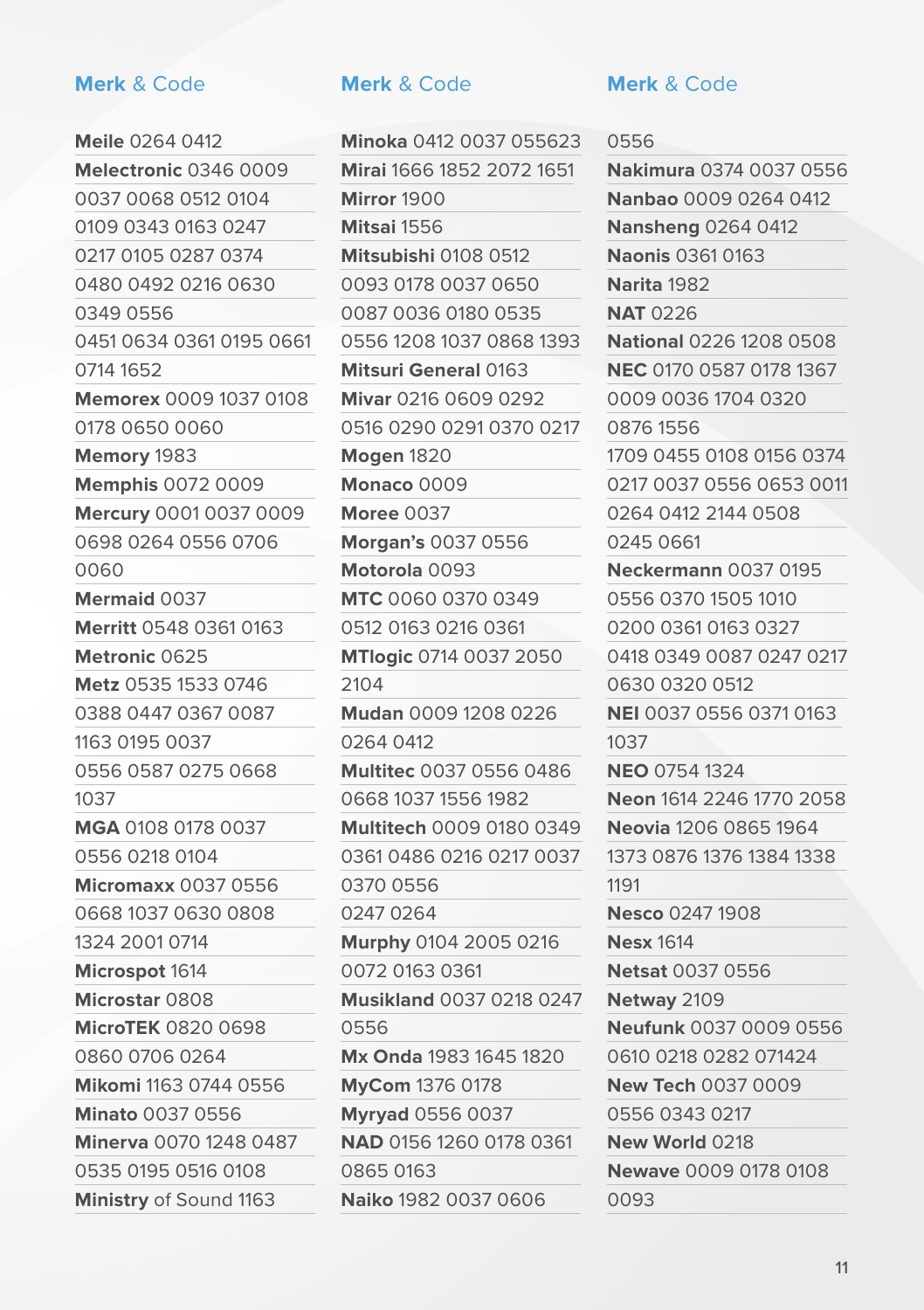**O.K.Line** 1037 1324 1556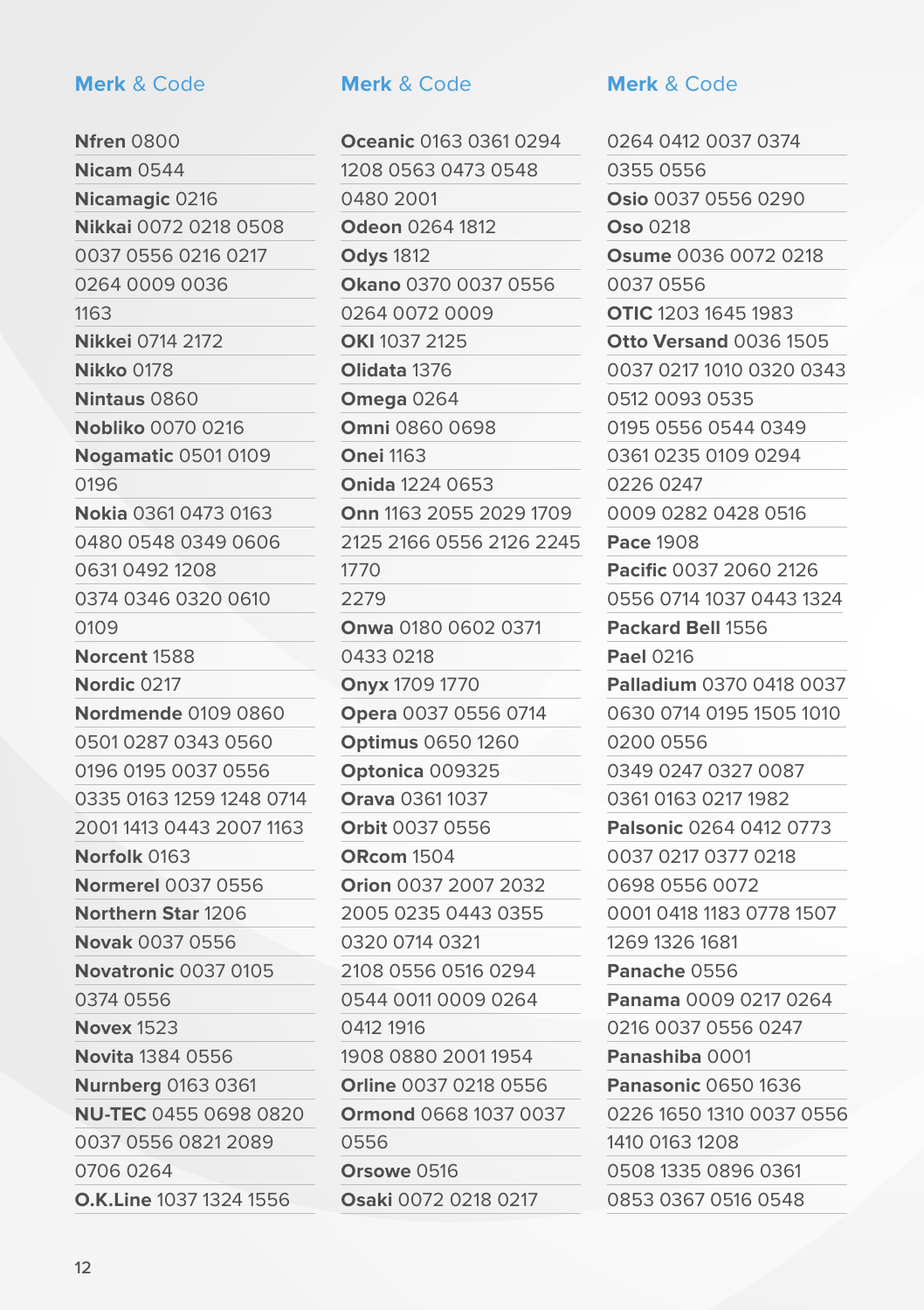## 0001 0108 **Panavision** 0037 0630 0556 **Panda** 0009 1208 0226 0264 0412 0508 0698 0821 0860 0706 **Papouw** 0037 0556 **Pathe Cinema** 0163 0216 0320 0292 0349 0361 0370 **Pathe Marconi** 0501 0109 0196 **Pausa** 0009 **PDI** 1556 **Peng Sheng** 0860 **Penney** 0156 0178 0060 **Perdio** 0320 0072 0163 0037 0216 0282 0556 **Perfekt** 0037 0556 **Petters** 1523 **Philco** 0087 0074 0418 0247 0361 0037 0556 0163 0370 0180 0178 0576 **Philex** 0163 036126 **Philharmonic** 0217 **Philips** 0037 0556 1744

0216

## **Merk** & Code **Merk** & Code **Merk** & Code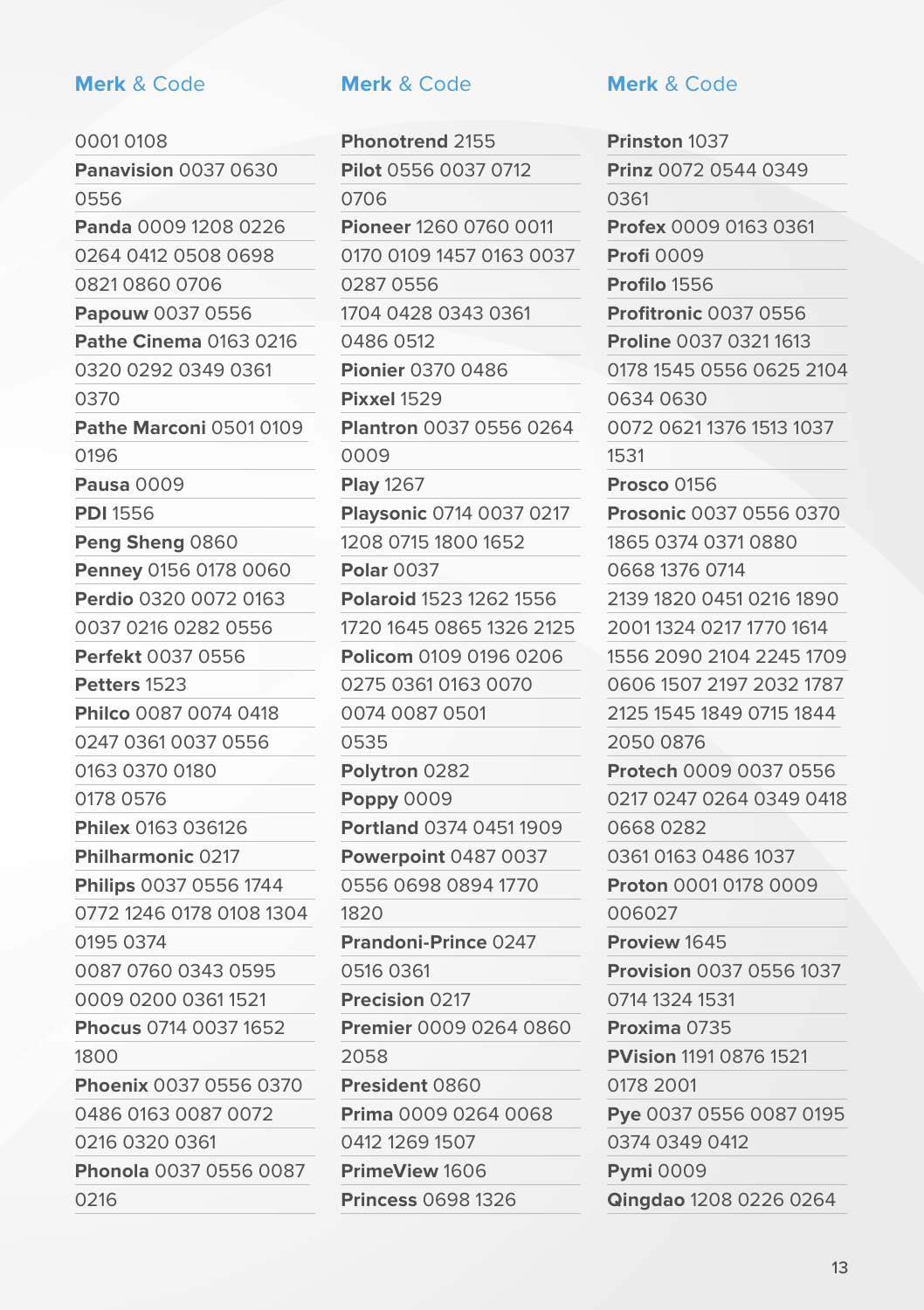## **Merk** & Code **Merk** & Code **Merk** & Code